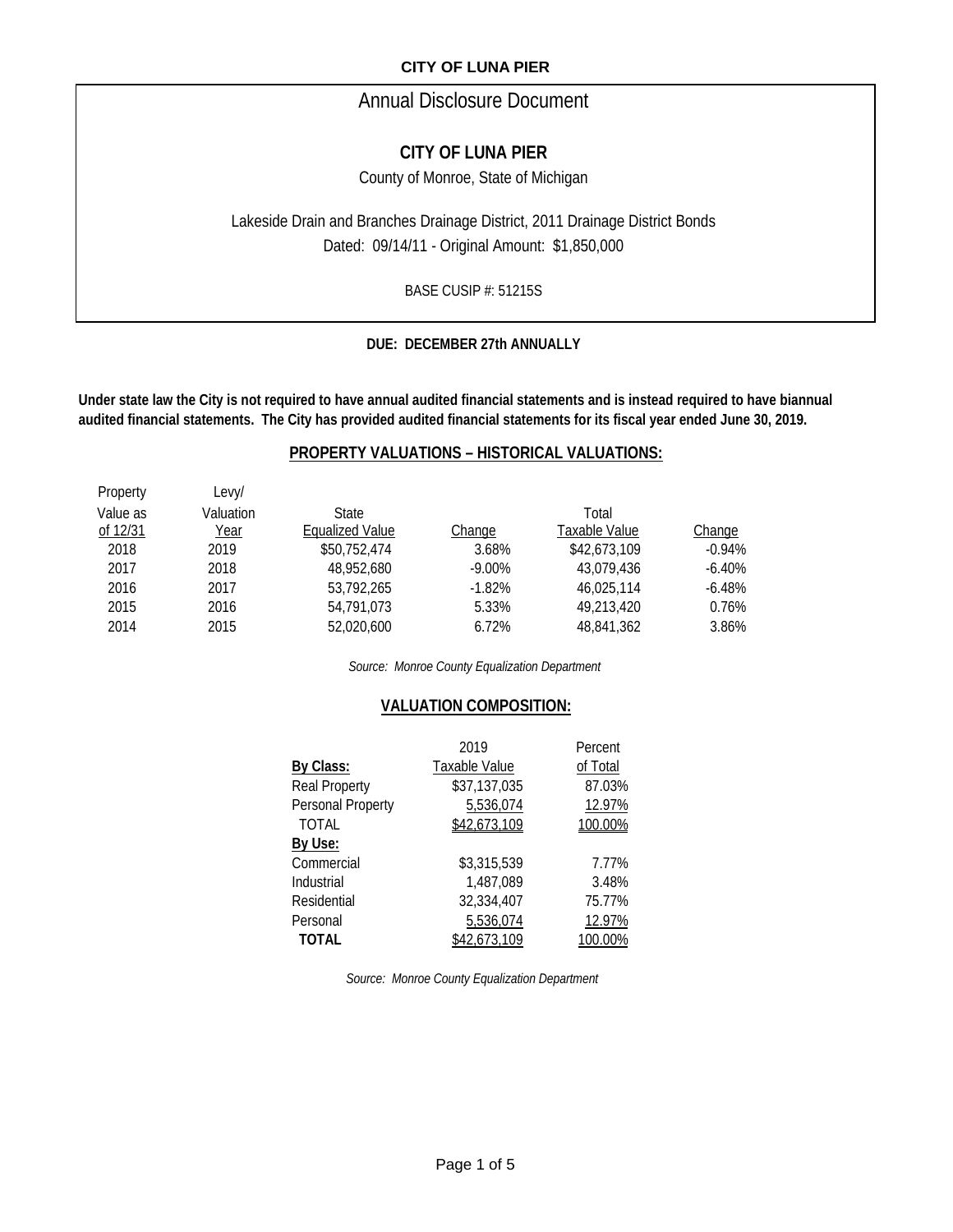### **MAJOR TAXPAYERS:**

| Taxpayer<br>METC Property Tax Dept.<br>Monroe Investments I, LLC<br>Gayar Holdings, LLC<br>Luna Pier Harbour Club | Product / Service<br>Utility<br>Industrial Property Mgmt.<br><b>Gas Station</b><br>Marina/Party Store | 2019 Taxable<br>Value<br>\$4,449,452<br>1,150,000<br>729,719<br>468.963 |
|-------------------------------------------------------------------------------------------------------------------|-------------------------------------------------------------------------------------------------------|-------------------------------------------------------------------------|
| Shri Lakshmi Holdings, Inc.                                                                                       | <b>Real Estate</b>                                                                                    | 329,800                                                                 |
| Richard Russell, Jr.                                                                                              | Trust                                                                                                 | 346.043                                                                 |
| Consumers Energy Company*                                                                                         | Utility                                                                                               | 698.039                                                                 |
| Robert & Bonnie Boes                                                                                              | Personal Property                                                                                     | 253,725                                                                 |
| Harborside Investments, LLC                                                                                       | Marina                                                                                                | 303.733                                                                 |
| Harris, Lance & Ladonna                                                                                           | Personal Property                                                                                     | 240,723                                                                 |
| <b>TOTAL</b>                                                                                                      |                                                                                                       | \$8,970,197                                                             |
| 2019 Taxable Value<br>Top 10 Taxpayers as a % of Total Taxable Value                                              |                                                                                                       | \$42,673,109<br>21.02%                                                  |

\*On December 2, 2011, Consumers Energy announced that its J.R. Whiting generating plant located in the City of Luna Pier will cease operations by April 1, 2016. Although, the ultimate impact on the City and its finances is not yet known, the impact on the Water Supply System Bonds and the Wastewater Treatment Bonds is negligible.

*Source: City of Luna Pier*

### **TAX RATES:**

|                      |         |         | Year<br><b>Levy</b> |         |         |
|----------------------|---------|---------|---------------------|---------|---------|
| City of Luna Pier    | 2019    | 2018    | 2017                | 2016    | 2015    |
| Operating            | 9.8245  | 9.8245  | 9.8245              | 9.8304  | 9.8304  |
| <b>Flood Control</b> | 0.4997  | 0.4997  | 0.4997              | 0.5000  | 0.5000  |
| Police               | 2.0000  | 2.0000  | 2.0000              | 0.0000  | 0.0000  |
| Total                | 12.3242 | 12.3242 | 12.3242             | 10.3304 | 10.3304 |

*Source: City of Luna Pier*

### **TAX RATE LIMITATIONS:**

|                |            | 2019                   |             |             |              |
|----------------|------------|------------------------|-------------|-------------|--------------|
|                | Millage    | Maximum Allowable      | 2019        | 2019        | Expiration   |
| <b>Purpose</b> | Authorized | Millage after Rollback | Rate Levied | Rate Margin | Date of Levy |
| Operating      | 10.0000    | 9.8245                 | 9.8245      | 0.0000      | N/A          |
| Flood Control  | 0.5000     | 0.4997                 | 0.4997      | 0.0000      | Dec. 2020    |
| Police         | 2.0000     | 2.0000                 | 2.0000      | 0.0000      | Dec. 2020    |

*Source: City of Luna Pier*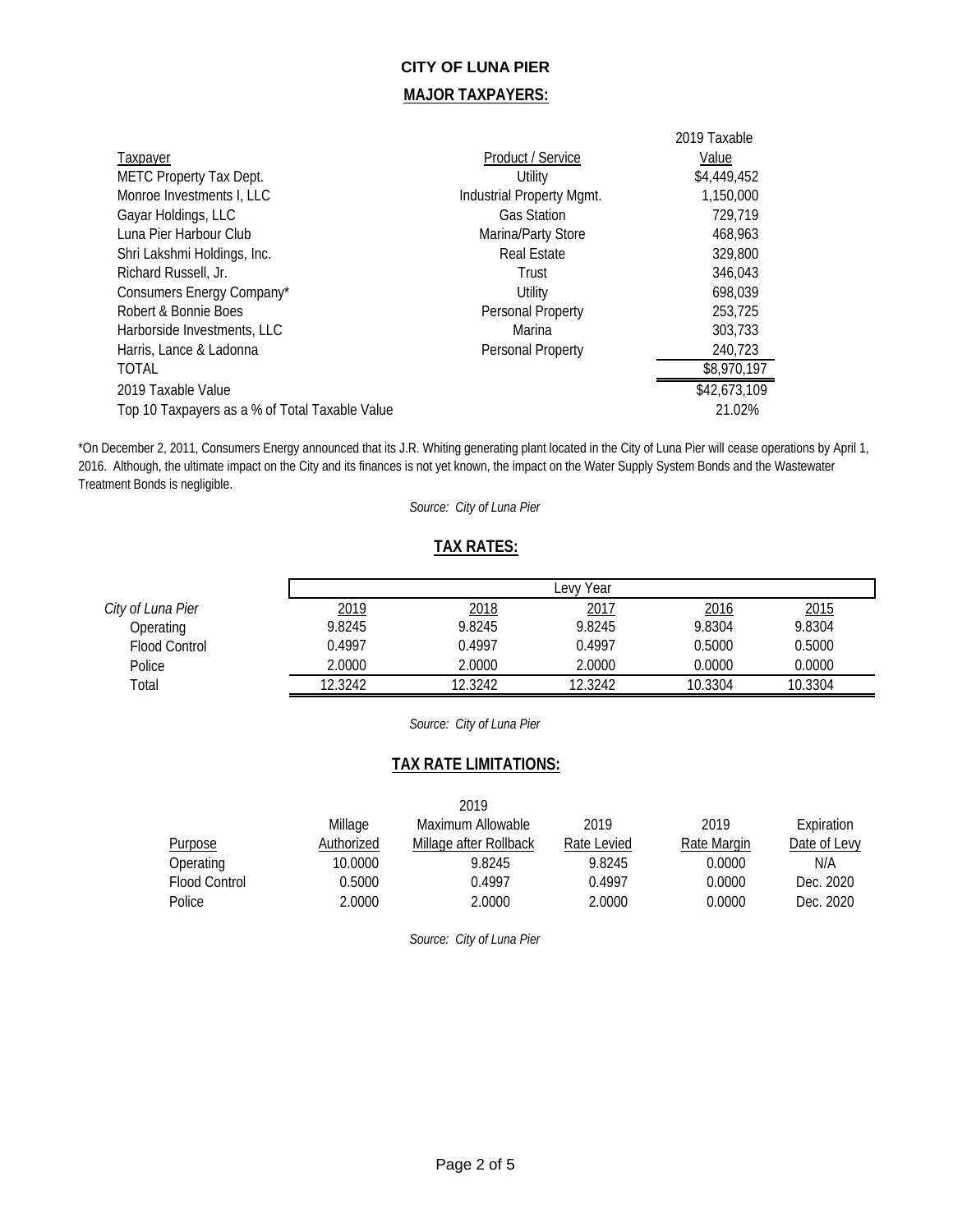### **TAX LEVIES AND COLLECTIONS:**

| Levy | Total Tax | Collections to March 1st Following |         |
|------|-----------|------------------------------------|---------|
| Year | Levy      | Dollar Amt.                        | Percent |
| 2018 | \$432,477 | \$408,870                          | 94.54%  |
| 2017 | 451.290   | 433,794                            | 96.12%  |
| 2016 | 563,218   | 537.742                            | 95.48%  |
| 2015 | 629,135   | 591,570                            | 94.03%  |
| 2014 | 608,538   | 567.297                            | 93.22%  |

*Source: County of Monroe*

### **REVENUES FROM THE STATE OF MICHIGAN**

| <b>Fiscal Year End</b> | Revenue Sharing |
|------------------------|-----------------|
| 30-Sep                 | Payments        |
| 2019                   | \$134,558       |
| 2018                   | 129,153         |
| 2017                   | 124,933         |
| 2016                   | 118,633         |
| 2015                   | 118,738         |

*Source: Department of Treasury website*

#### **PENSION FUND**

| Employer     |
|--------------|
| Contribution |
| \$98,724     |
| 130,319      |
| 159,688      |
| 143,494      |
| 176,102      |
|              |

*Source: City of Luna Pier & Audited Financial Statements*

# **OTHER POST-EMPLOYMENT BENEFITS**

The City provides retiree healthcare benefits to eligible employees upon retirement. Benefits are provided to employees covered under the municipal Employees Retirement System. The plan has 12 members, including employees in active service and retired employees and beneficiaries currently receiving benefits. Currently, 8 retirees are eligible. Retiree healthcare costs are recognized when paid by the City on a "pay-as-you-go" basis.

For the year ended June 30, 2013, the City has estimated the cost of providing retiree healthcare benefits using an alternative measurement method permitted by GASB Statement No. 45 for employers in plans with fewer than 100 total plan members. The annual required contribution for the fiscal year ended June 30, 2019 was \$25,293.

*Source: City of Luna & Audited Financial Statements*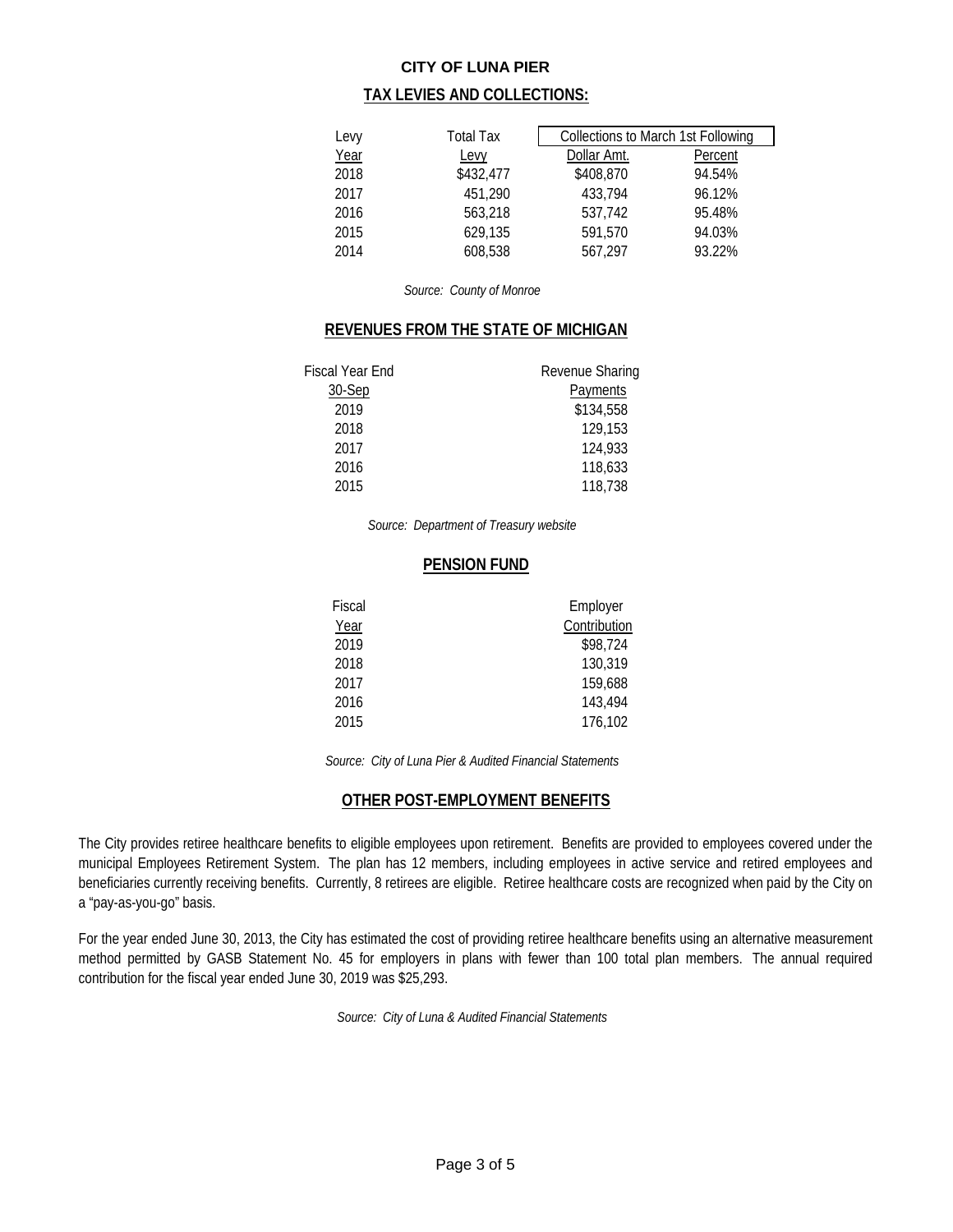### **DEBT STATEMENT**

As of November 2, 2019

#### DIRECT DEBT:

|                             | Dated                           |                                 |                                  | Final         | Principal   |
|-----------------------------|---------------------------------|---------------------------------|----------------------------------|---------------|-------------|
|                             | Date                            |                                 | Type / Purpose                   | Maturity      | Outstanding |
|                             |                                 | <b>General Obligation Bonds</b> |                                  |               |             |
|                             | 06/18/13                        | <b>General Obligation Bonds</b> |                                  | 08/01/28      | \$485,000   |
|                             |                                 | <b>Wastewater Revenue Bonds</b> |                                  |               |             |
|                             | 07/03/12                        |                                 | Rural Development, Wastewater, A | 06/01/52      | 2,680,000   |
|                             | 07/03/12                        |                                 | Rural Development, Wastewater, B | 06/01/52      | 91,000      |
|                             | 08/19/19                        |                                 | Rural Development, Wastewater    | 06/01/59      | 440,000     |
|                             |                                 | Share of County Issued Bonds    |                                  |               |             |
|                             | 09/14/11                        | Lakeside Drain                  |                                  | 05/01/31      | 413,760     |
|                             | 08/30/16                        |                                 | South County Water, Refunding    | 06/01/25      | 212,349     |
| <b>TOTAL DIRECT DEBT</b>    |                                 |                                 |                                  |               | \$4,322,109 |
| Less: Revenue Bonds         |                                 |                                 | (3,211,000)                      |               |             |
| Less: Self-Supporting Bonds |                                 |                                 | (626, 109)                       | (\$3,837,109) |             |
| NET DIRECT DEBT             |                                 |                                 |                                  |               | \$485,000   |
| <b>OVERLAPPING DEBT:</b>    |                                 |                                 |                                  |               |             |
| Percent                     |                                 |                                 | Net                              | City's        |             |
| <b>Share</b>                |                                 | Municipality                    | Debt                             | Share         |             |
| 14.60%                      | <b>Mason School District</b>    |                                 | \$0                              | \$0           |             |
| 0.68%                       | Monroe County                   |                                 | 20,240,702                       | 137,637       |             |
| 0.70%                       | Monroe ISD                      |                                 | 0                                | 0             |             |
| 0.68%                       | Monroe Community College        |                                 | 0                                | 0             |             |
|                             | TOTAL OVERLAPPING DEBT          |                                 |                                  |               | \$137,637   |
|                             | NET DIRECT AND OVERLAPPING DEBT |                                 |                                  |               | \$622,637   |

# **OTHER LONG-TERM DEBT OBLIGATIONS:**

In addition to the long-term debt bonded debt referenced above, the City has the following long-term debt obligations outstanding: Principal

|                        |                                                     |                       | Principal   |
|------------------------|-----------------------------------------------------|-----------------------|-------------|
| <i><b>ISSUANCE</b></i> |                                                     | <b>Final Maturity</b> | Amount      |
| Date                   | Description                                         | Date                  | Outstanding |
| 9/1/2015               | Michigan Dept. of Transp. State Infrastructure Loan | 9/1/2030              | \$316.455   |

*Source: Municipal Advisory Council of Michigan*